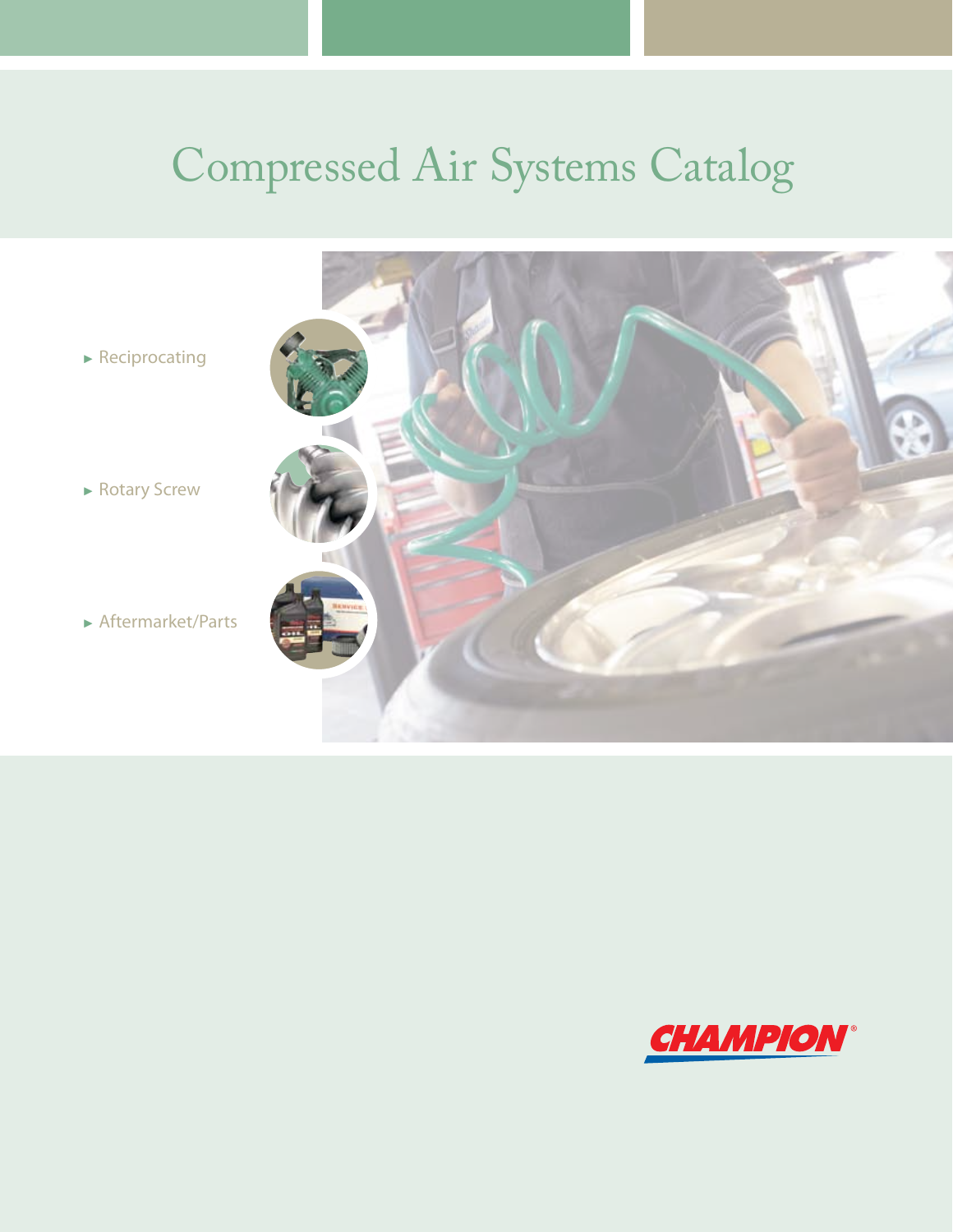### Advantage Series

**STATIONARY** 



The Advantage Series air compressor units come with all the normally ordered accessories already mounted and factory tested. These air compressors are perfect for automotive services, industrial facilities, car washes, wood working shops and dry cleaners.

- $\blacktriangleright$  Ships from Plant within 24 hours of order entry
- ▶ 2 Stage Splash Lubricated Pump
- Intake Filter and Silencer
- ▶ Factory Filled with ChampLub Lubricants
- ► Belt Guard
- ▶ NEMA Rated Electric Motors
- Manual Drain Valve
- ASME Code Receivers (80, 120 Gallons)
- Preset Pressure Switch
- ► Magnetic Starter
- Air Cooled Aftercooler (excluding 5 HP)
- ► Low Oil Monitor
- ▶ Automatic Tank Drain
- ► Vibration Isolator Pads
- ▶ Auto Start/Stop Controls
- ▶ Dual Control Standard on 15 HP and Above (optional on 10 HP)
- ▶ 460 V Conversion Kits Available
- ▶ (5) Year Pro-Rated Compressor Pump Warranty (1) Year Package Warranty (5) Year Electric Motor Warranty

| <b>Model</b>         | <b>HP</b> | <b>Voltage</b>   | <b>Tank</b><br><b>Gallons</b> | <b>Style</b> | <b>Delivered CFM</b><br>@ 175 | <b>Net</b><br>Weight |
|----------------------|-----------|------------------|-------------------------------|--------------|-------------------------------|----------------------|
| <b>VR5-8</b>         | 5         | 230-1, 208/230-3 | 80                            | Vert         | 17.3                          | 535                  |
| <b>HR5-8</b>         | 5         | 230-1, 208/230-3 | 80                            | Horiz        | 17.3                          | 535                  |
| <b>HR5D-12</b>       | 5         | 230-1, 208/230-3 | 120                           | Horiz        | 34.6                          | 980                  |
| VR7F-8               | 7.5       | 230-1, 208/230-3 | 80                            | Vert         | 23.1                          | 570                  |
| <b>HR7D-12</b>       | 7.5       | 230-1, 208/230-3 | 120                           | Horiz        | 51.6                          | 1305                 |
| VR <sub>10</sub> -12 | 10        | 208/230-3        | 120                           | Vert         | 34.8                          | 890                  |
| HR10-12              | 10        | 208/230-3        | 120                           | Horiz        | 34.8                          | 890                  |
| HR10D-25             | 10        | 208/230-3        | 250                           | Horiz        | 69.6                          | 1725                 |
| <b>HRA15-12</b>      | 15        | 208/230-3        | 120                           | Horiz        | 53.7                          | 1110                 |
| <b>HRA25-12</b>      | 25        | 208/230-3        | 120                           | Horiz        | 90.1                          | 1365                 |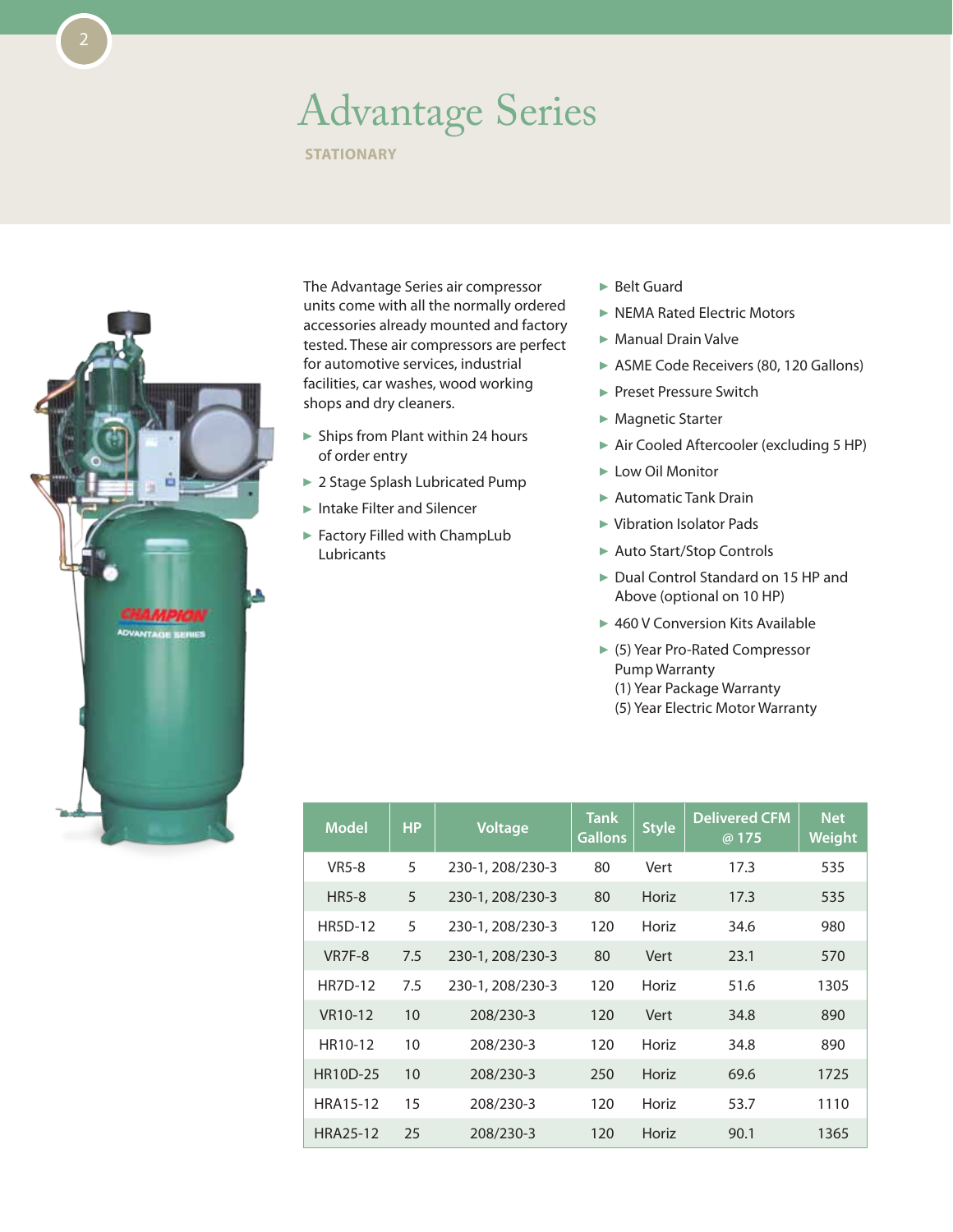# Duplex Packages

**STATIONARY** 

- ► (2) Two Stage Splash or Pressure Lubricated Compressor Pumps
- (2) Mounted and Pre-Wired Magnetic Starters
- ▶ (2) Mounted and Pre-Wired NEMA Rated Electric Motors
- ▶ Alternator Mounted and Pre-Wired
- ► ASME Code Receivers (80, 120, 250 Gallon)
- ▶ Belt Guards
- ▶ Start/Stop Controls with Alternation
- Manual Drain Valve
- $\triangleright$  Available in pressures up to 250 PSI
- (5) Year Pro-Rated Compressor Pump Warranty
	- (1) Year Package Warranty
	- (5) Year Electric Motor Warranty





| <b>Model</b>     | <b>HP</b><br>(2) | <b>Voltage</b>       | <b>Tank</b><br><b>Gallons</b> | <b>Style</b> | <b>Delivered</b><br><b>CFM @ 175</b> | <b>Net</b><br>Weight |
|------------------|------------------|----------------------|-------------------------------|--------------|--------------------------------------|----------------------|
| HR3D-8           | 3                | 230-1, 208/230/460-3 | 80                            | Horiz        | 19.4                                 | 725                  |
| $HR5D-8$         | 5                | 230-1, 208/230/460-3 | 80                            | Horiz        | 34.6                                 | 755                  |
| <b>HR7D-12</b>   | 7.5              | 230-1, 208/230/460-3 | 120                           | Horiz        | 51.6                                 | 1305                 |
| <b>HR10D-12</b>  | 10               | 208/230/460-3        | 120                           | Horiz        | 69.6                                 | 1525                 |
| <b>HRA15D-25</b> | 15               | 208/230/460-3        | 250                           | Horiz        | 107.4                                | 2460                 |
| <b>HRA20D-25</b> | 20               | 208/230/460-3        | 250                           | Horiz        | 153.4                                | 2845                 |
| <b>HRA25D-25</b> | 25               | 208/230/460-3        | 250                           | Horiz        | 180.2                                | 2940                 |
| <b>HRA30D-25</b> | 30               | 208/230/460-3        | 250                           | Horiz        | 202.0                                | 3018                 |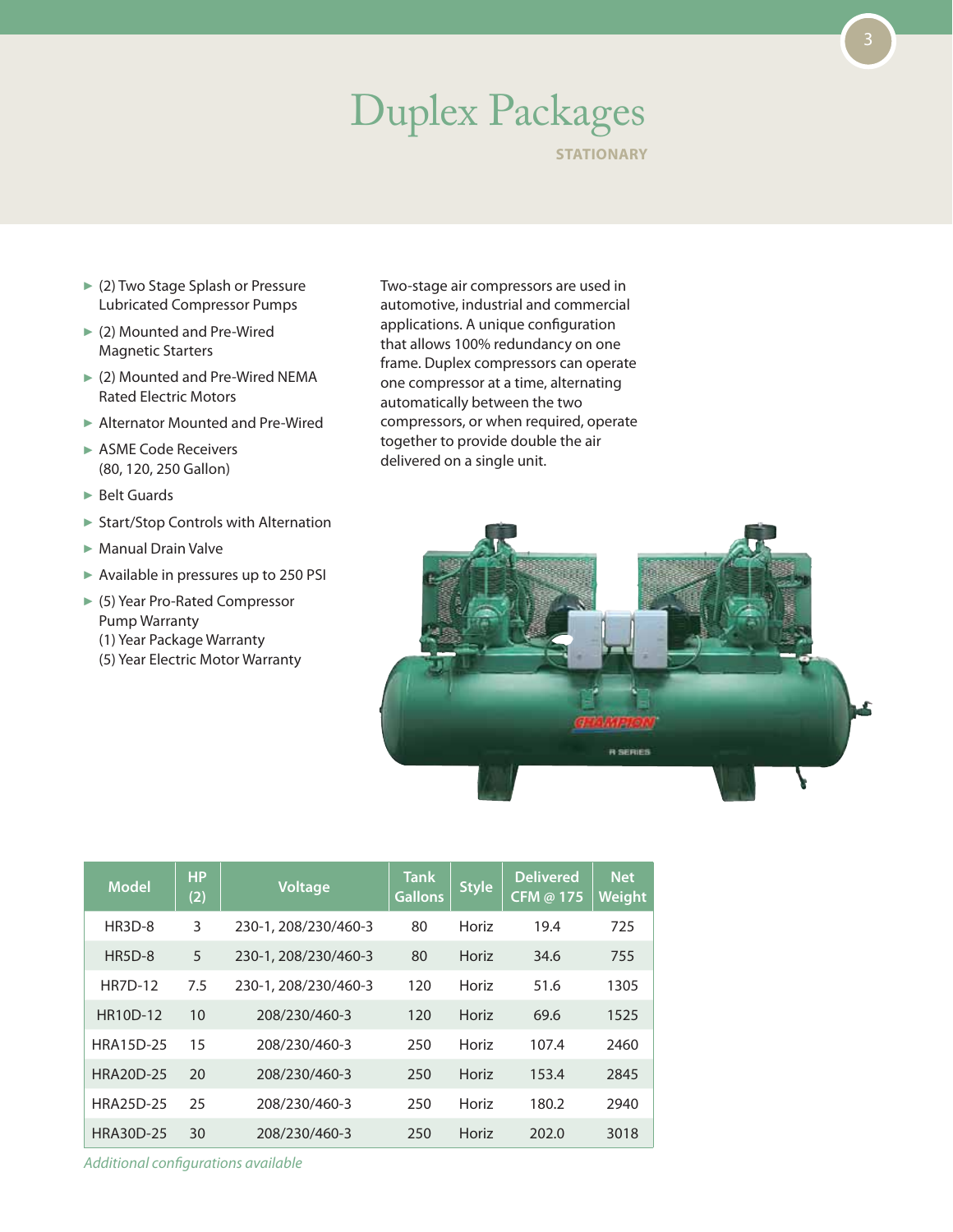#### Centurion II

**STATIONARY** 



These are heavy duty compressors for automotive and industrial service. They come in sizes from 5–15 horsepower with optional motor starter. Centurion II air compressors are excellent for any application that needs a heavy duty compressor. Units install easily, only requiring an electrical connection and connection to the compressed air system piping.

- ▶ 100% Cast Iron Cylinders
- ▶ 2 Stage Splash Lubricated Pump
- ▶ Oil Level Site Glass
- ▶ Deep Finned Intercooler
- ► Intake Filter and Silencer
- ▶ Auto Start/Stop Controllers
- ▶ Factory Filled with ChampLub Lubricant
- ► Belt Guard
- **NEMA Rated Electric Motors**
- Manual Drain Valve
- ▶ ASME Code Receivers (60, 80, 120 Gallons)
- Preset Pressure Switch
- ▶ (2) Year Compressor Pump Warranty (1) Year Package Warranty (5) Year Electric Motor Warranty

| <b>Model</b>     | <b>HP</b> | <b>Voltage</b>       | <b>Tank</b><br><b>Gallons</b> | <b>Style</b> | <b>Delivered</b><br><b>CFM</b><br>@ 175 | <b>Net</b><br>Weight |
|------------------|-----------|----------------------|-------------------------------|--------------|-----------------------------------------|----------------------|
| <b>HRV5-8</b>    | 5         | 230-1, 208/230/460-3 | 80                            | Horiz        | 17.3                                    | 530                  |
| <b>VRV5-8</b>    | 5         | 230-1, 208/230/460-3 | 80                            | Vert         | 17.3                                    | 530                  |
| <b>HRV5-12</b>   | 5         | 230-1, 208/230/460-3 | 120                           | Horiz        | 17.3                                    | 760                  |
| <b>VRV5-12</b>   | 5         | 230-1, 208/230/460-3 | 120                           | Vert         | 17.3                                    | 760                  |
| <b>HRV7F-12</b>  | 7.5       | 230-1, 208/230/460-3 | 120                           | Horiz        | 23.1                                    | 875                  |
| <b>VRV7F-12</b>  | 7.5       | 230-1, 208/230/460-3 | 120                           | Vert         | 23.1                                    | 875                  |
| HRV10-12         | 10        | 208/230/460-3        | 120                           | Horiz        | 34.8                                    | 890                  |
| VRV10-12         | 10        | 208/230/460-3        | 120                           | Vert         | 34.8                                    | 890                  |
| <b>HRV15F-8</b>  | 15        | 208/230/460-3        | 80                            | Horiz        | 49.0                                    | 740                  |
| <b>HRV15F-12</b> | 15        | 208/230/460-3        | 120                           | Horiz        | 49.0                                    | 960                  |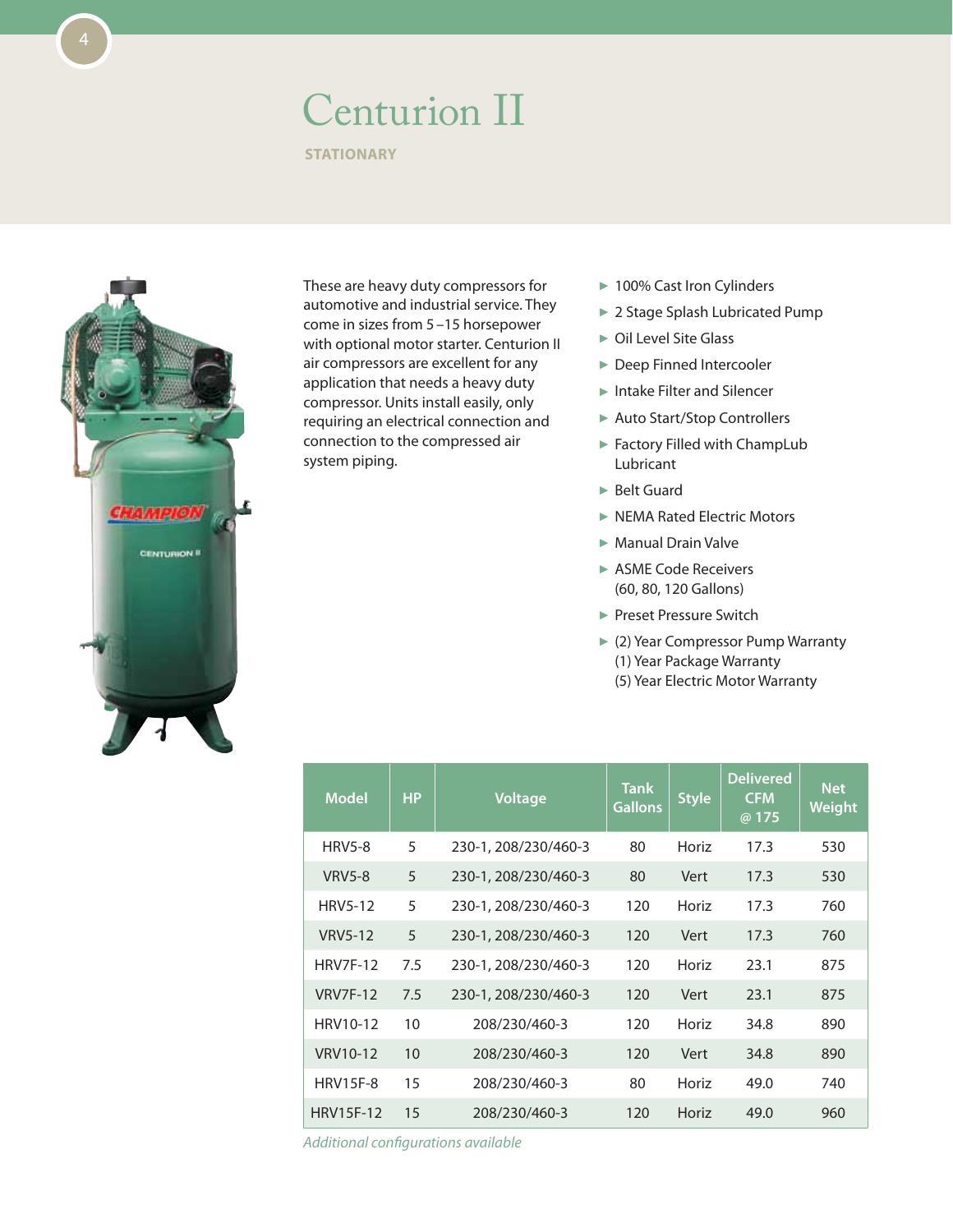### Value Plus Series

**STATIONARY** 

- ▶ 100% Cast Iron Cylinders
- Splash Lubricated Pump
- $\blacktriangleright$  125-175 P.S.I. Maximum Operating Pressure
- Intake Air Filter/Silencer
- Factory Filled with Champlub A. C. Lubricants
- ▶ Single and Three Phase Electrics
- ▶ ASME Code Air Receivers (60, 80, 120 Gallons)
- ▶ Belt Guard
- ▶ NEMA Rated Electric Motors
- Manual Drain Valve on Receiver
- ▶ Magnetic Starters Optional (3 and 5 HP Capacitor Start)
- ► (2) Year Compressor Pump Warranty (1) Year Package Warranty (5) Year Electric Motor Warranty

The Value Plus Series is ideal for air tool operation in a shop, home or maintenance facility. Each compressor is available with a cast iron single or two stage splash lubricated pump.



| <b>Model</b> | <b>HP</b> | <b>Voltage</b>       | <b>Tank</b><br><b>Gallons</b> | <b>Style</b> | <b>Delivered</b><br><b>CFM</b> | <b>Net</b><br>Weight |
|--------------|-----------|----------------------|-------------------------------|--------------|--------------------------------|----------------------|
| 3V60E        | 3         | $230-1$              | 60                            | Vert         | 10.2 @ $100$                   | 295                  |
| 5V60E        | 5         | 230-1, 208/230/460-3 | 60                            | Vert         | 15.9@175                       | 535                  |
| 5H80E        | 5         | 230-1, 208/230/460-3 | 80                            | Horiz        | 15.9 @ 175                     | 615                  |
| 7.5V80E      | 7.5       | 230-1, 208/230/460-3 | 80                            | Vert         | $22.5 \omega 175$              | 600                  |
| 7.5H80E      | 7.5       | 230-1, 208/230/460-3 | 80                            | Horiz        | $22.5 \omega 175$              | 685                  |
| 10H80E       | 10        | 208/230/460-3        | 80                            | Horiz        | 28.6 @ 175                     | 630                  |
| 10H120E      | 10        | 208/230/460-3        | 120                           | Horiz        | 28.6 @ 175                     | 755                  |
| 15H120E      | 12        | 208/230/460-3        | 120                           | Horiz        | 44.4 @ 175                     | 935                  |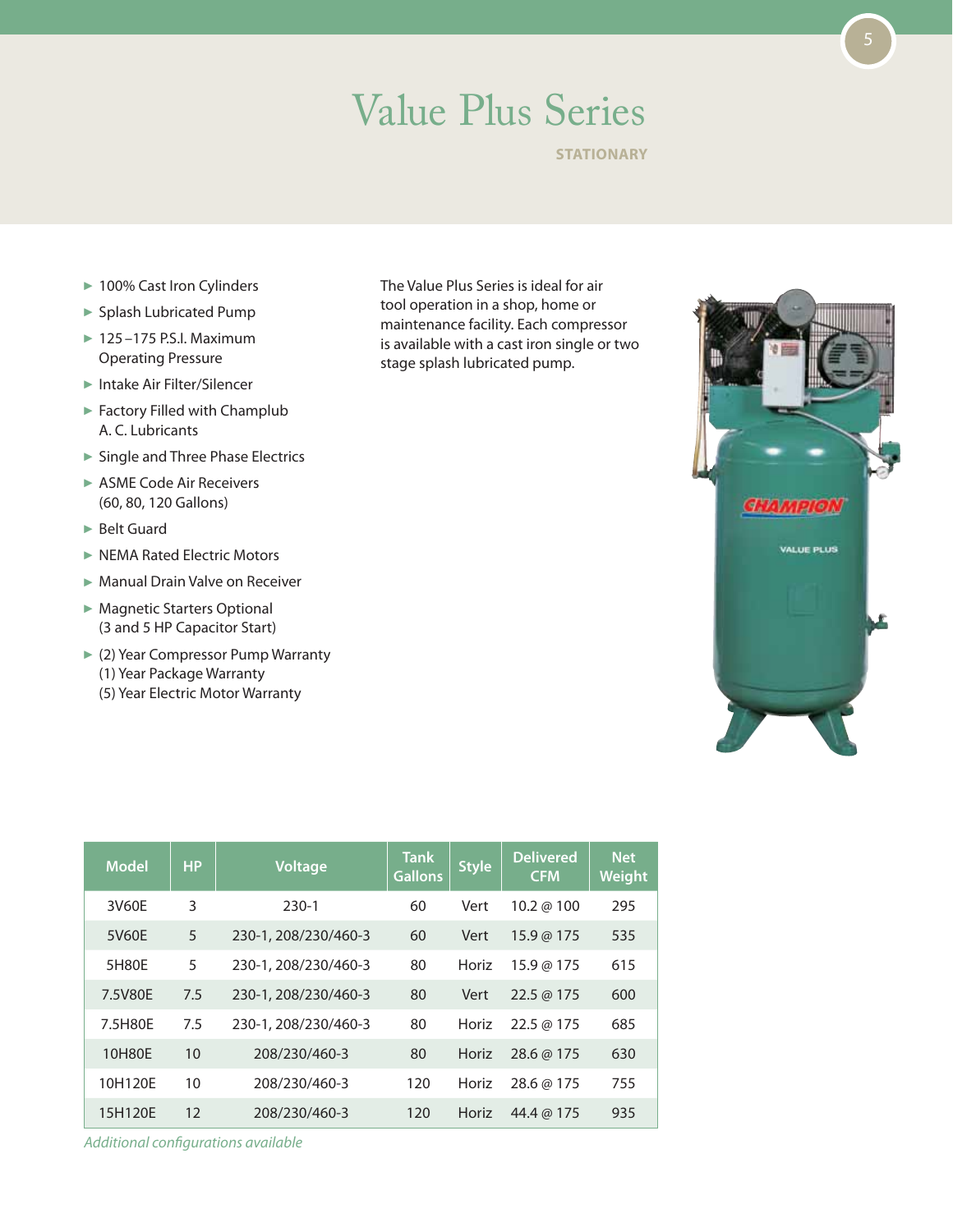#### Engine Driven **Portable**

Engine driven compressors are designed for areas where electrical service is unavailable. Engine mounted compressors meet the needs of field or road service applications. Specific units are available to be operated with gas or diesel fuel.



- ► Two Stage, Splash or Pressure Lubricated Compressor Pumps
- ▶ Oil Level Site Glass on Pump
- ▶ Industrial Type Filter / Silencer
- **Pressure Gauge**
- Pressures up to 250 lbs.
- ▶ Manual Tank Drain
- ▶ ASME Code Receiver
- Factory Filled with ChampLub Lubricant
- ► Vibration Isolator Pads standard on all 30 gallon tanks
- **Engines are available as pressure** lubricated, electric start and back-up recoil start standard on Briggs and Stratton Engines
- (5) Year Pro-Rated Compressor Pump Warranty (1) Year Package Warranty

| <b>Model</b>    | <b>HP</b> | <b>Engine</b><br><b>Brand</b> | <b>Fuel</b><br><b>Type</b> | <b>Tank</b><br><b>Gallons</b> | <b>Style</b> | <b>Delivered</b><br>CFM@<br><b>175 PSI</b> | <b>Net</b><br>Weight |
|-----------------|-----------|-------------------------------|----------------------------|-------------------------------|--------------|--------------------------------------------|----------------------|
| <b>HGR3-3</b>   | 8         | <b>Briggs</b>                 | Gas                        | 30                            | Horiz        | 14.3                                       | 425                  |
| HGR7-3H         | 13        | Honda                         | Gas                        | 30                            | Horiz        | 23.2                                       | 450                  |
| HGR7-3K         | 13        | Kohler                        | Gas                        | 30                            | Horiz        | 23.2                                       | 450                  |
| <b>HGR10-8K</b> | 20        | Kohler                        | Gas                        | 80                            | Horiz        | 34.4                                       | 715                  |
| BGR12K          | 23        | Kohler                        | Gas                        | N/A                           | Base         | 39.5                                       | 645                  |
| HDR5-3Y         | 10        | Yanmar                        | <b>Diesel</b>              | 30                            | Horiz        | 16.5                                       | 525                  |
| BDRA15          | 25        | Kohler                        | <b>Diesel</b>              | $(2)$ 4                       | Horiz        | 59.0                                       | 813                  |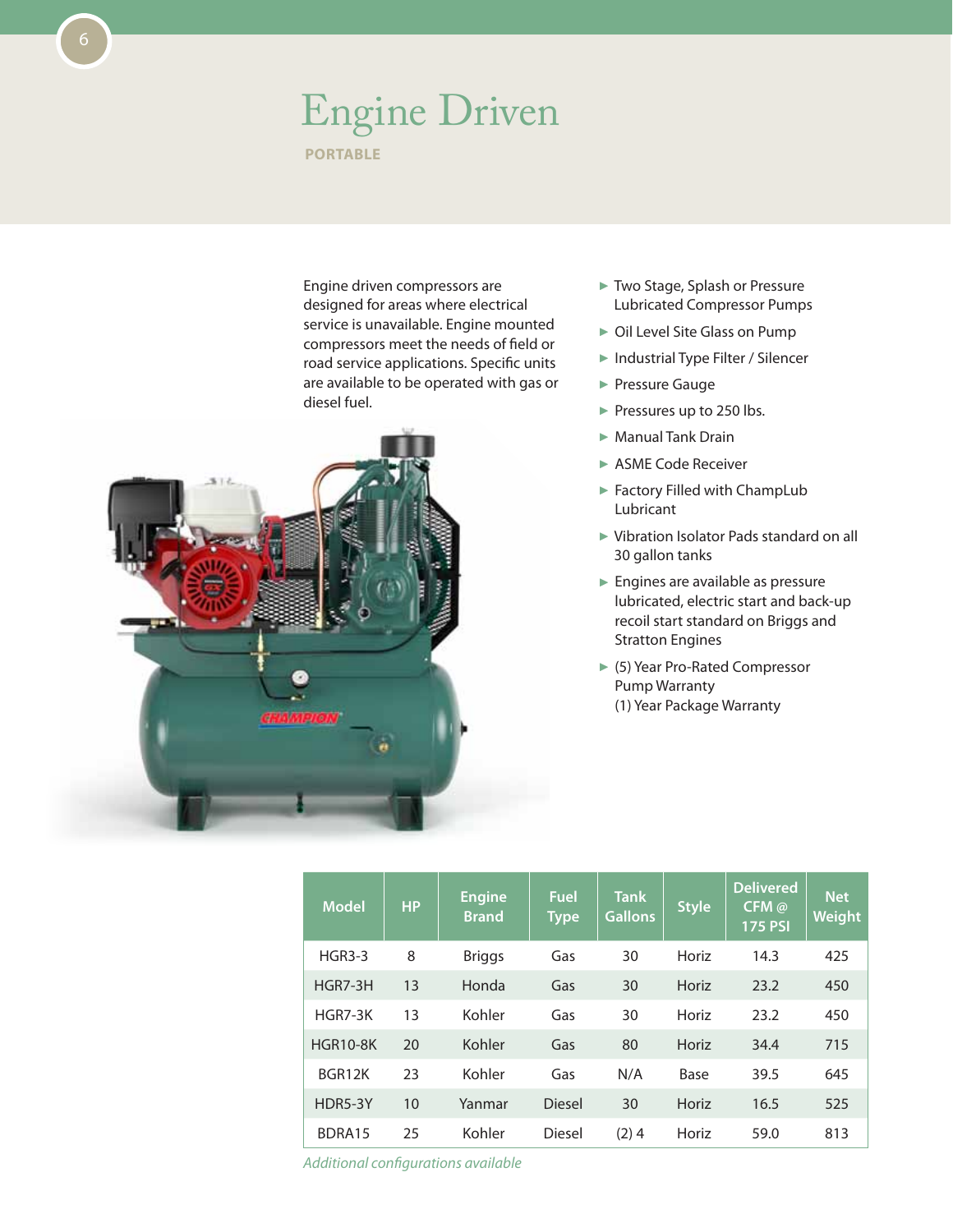# Reciprocating Pumps

**Single and Two stage**

- ► Large Intake Filter Elements
- Splash and Pressure Lubricated Pumps
- Multi-Finned Cylinders
- Multi-Finned Intercooler
- ▶ Balanced Pistons
- **Pressure Relief Valves**
- Fan Bladed Flywheel
- ▶ Reliable High Flow Valves
- ▶ Balanced Crankshaft
- ▶ Oil Level Site Glass
- ► Larger Main Roller Bearings
- ▶ 1 Year Pump Warranty When Used as Replacement

You can run a Champion pump in the most demanding applications. Champion pumps are designed to provide dependable service for heavy-duty industrial and commercial applications. Single stage pumps are typically used for pressures up to 125 lbs and two-stage are available up to 250 lbs.



| <b>Model</b>    | <b>HP</b>  | <b>Stage</b>   | <b>Bore &amp; Stroke</b><br><b>Inches</b>        | <b>Number</b><br><b>Cylinders</b> | <b>Net</b><br>Weight |
|-----------------|------------|----------------|--------------------------------------------------|-----------------------------------|----------------------|
| S <sub>20</sub> | $3 - 5$    | 1              | $3\frac{3}{4}$ (2) x 3                           | $\mathfrak{D}$                    | 145                  |
| <b>S40A</b>     | $7.5 - 10$ | 1              | $3\frac{3}{4}$ (4) x 3                           | $\overline{4}$                    | 285                  |
| R/PL15B         | $3 - 7.5$  | $\mathcal{P}$  | $4\frac{5}{8}$ & $2\frac{1}{2}$ x 3              | $\mathfrak{D}$                    | 125                  |
| R/PL30D         | $7.5 - 15$ | $\mathcal{P}$  | $4\frac{5}{8}$ (2) & $2\frac{1}{2}$ (2) x 3      | $\overline{4}$                    | 220                  |
| R/PL40A         | 15         | $\overline{2}$ | $6\frac{1}{4}$ & $3\frac{1}{4}$ x $4\frac{1}{2}$ | $\overline{2}$                    | 440                  |
| R/PL70A         | $20 - 30$  | $\mathcal{P}$  | 61/4 (2) & 31/4 (2) x 4                          | $\overline{4}$                    | 570                  |
| <b>RV15</b>     | $5 - 7.5$  | $\mathcal{P}$  | $4\frac{5}{8}$ & $2\frac{1}{2}$ x 3              | $\mathfrak{D}$                    | 135                  |
| <b>RV30</b>     | $10 - 15$  | $\overline{2}$ | $4\frac{5}{8}$ (2) & $2\frac{1}{2}$ (2) x 3      | $\overline{4}$                    | 245                  |
| <b>VP20</b>     | 5          | $\overline{2}$ | $3\frac{1}{6}$ & 2 x 3 $\frac{1}{4}$             | $\mathfrak{D}$                    | 128                  |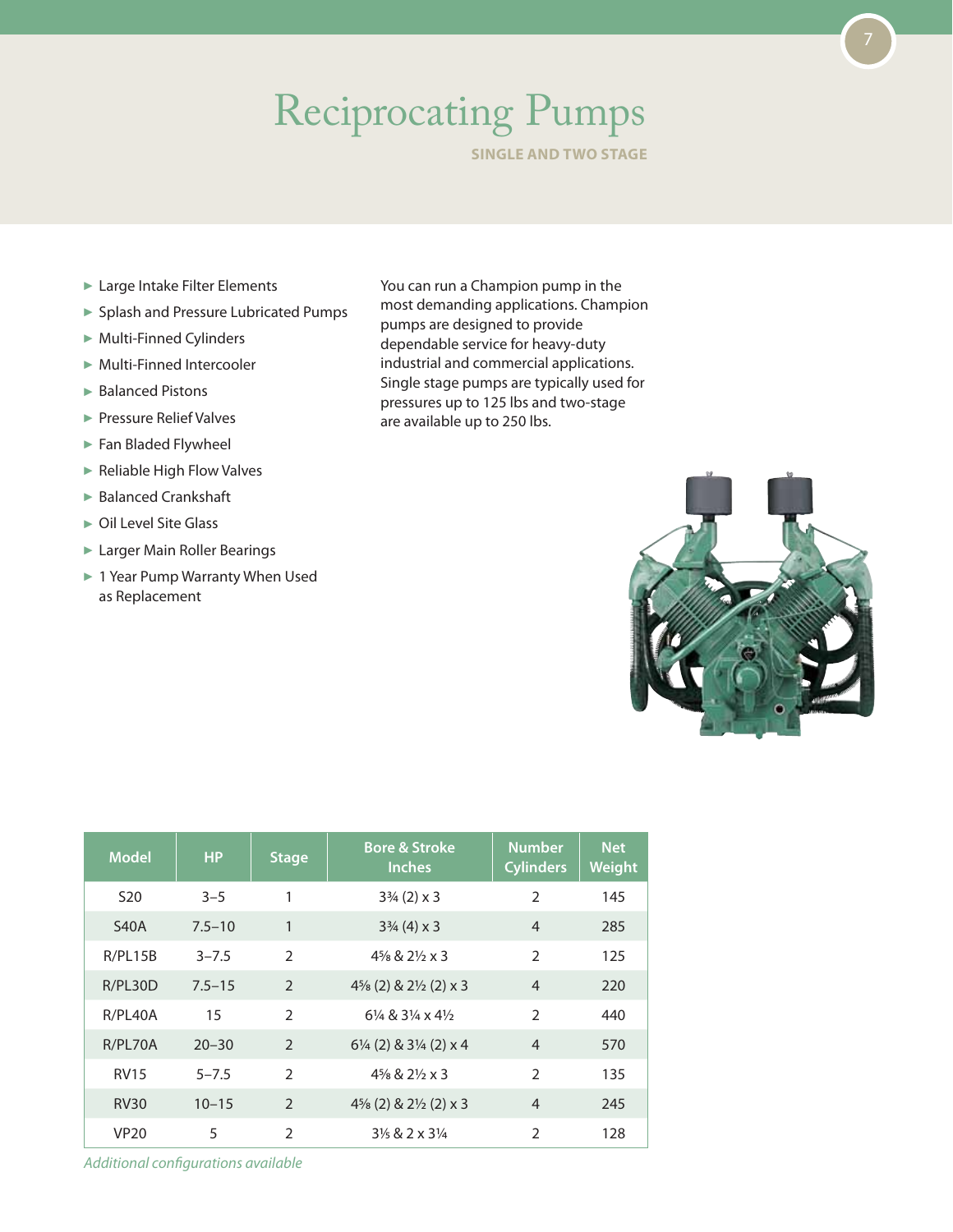### Vision™ AirSystem Series

**Stationary Rotary screw air compressors, 5–15 hp**

The Champion AirSystem series offers the performance and reliability that you demand, delivered by a simple and proven industrial design. With industrial grade components the Vision Series is not a throw-away compressor! It is an investment in your organization's future.

- After Cooler: Radiator-Type
- Air Hoses: Stainless Steel, Over-Braided
- ▶ Air/Oil Separator: Spin-On Type
- ▶ Belt: V-Belt
- **Belt Adjustment:** Jack-Bolt Tensioning Device
- Control Lines: Corrosion-Resistant Tubing
- ▶ Control Enclosure: NEMA 4 Listed
- Controller: AirSmart™ Microprocessor
- Design Codes:
- • UL/cUL Labeled Electronics Including Control Panel
- • CSA Labeled and Approved Electrical Controls and Wiring
- **Discharge Pressure Check Valve (Minimum)**
- ► Enclosure: 16 Gauge Steel, 67-70 dBA
- ▶ Inlet Air Filter: 99.9% @ 5 Micron, Two-Stage, High Eff.
- Moisture Separator/Trap (Base Mounted Only)
- Motor: TEFC Drive, 1.15 Service Factor, 5 Year Warranty, 3 ph models are EISA Energy Efficient
- ▶ Oil Cooler: Radiator-Type
- ▶ Oil Reservoir: Pressure Relief Valve, CRN Approved
- ▶ Oil Filter: Spin-On Type, 30 Micron, Full Flow
- ▶ Oil Hoses: Stainless Steel, Over-Braided
- ▶ Starter: Mounted and Wired Full-Voltage Starter
- Thermal Mixing Valve: Thermostatic

| <b>Model</b> | <b>Working</b><br><b>Pressure</b><br>psig | <b>Capacity</b><br>at Rated<br><b>Pressure</b><br>acfm | <b>Motor</b><br>Power<br><b>HP</b> | <b>Receiver</b><br><b>Size</b><br>gallons | <b>Net</b><br>Weight<br><b>lbs</b> | <b>Dimensions</b><br>$L \times W \times H$<br>inches | <b>Noise</b><br><b>Level</b><br><b>dBA</b> |
|--------------|-------------------------------------------|--------------------------------------------------------|------------------------------------|-------------------------------------------|------------------------------------|------------------------------------------------------|--------------------------------------------|
| VISION 5     | 110<br>125<br>175                         | 20<br>18<br>13                                         | 5                                  | 80<br>120                                 | 960<br>1040                        | 27 x 31 x 43                                         | 67                                         |
| VISION 7.5   | 110<br>125<br>175                         | 28<br>27<br>18.5                                       | 7.5                                | 80<br>120                                 | 1000<br>1085                       | $27 \times 31 \times 43$                             | 68                                         |
| VISION 10    | 110<br>125<br>175                         | 41<br>36.5<br>26.5                                     | 10                                 | 80<br>120<br>240                          | 1030<br>1115<br>1465               | 27 x 31 x 43                                         | 70                                         |
| VISION 15    | 110<br>125<br>175                         | 59<br>54<br>41                                         | 15                                 | 80<br>120<br>240                          | 1030<br>1115<br>1465               | $27 \times 31 \times 43$                             | 70                                         |

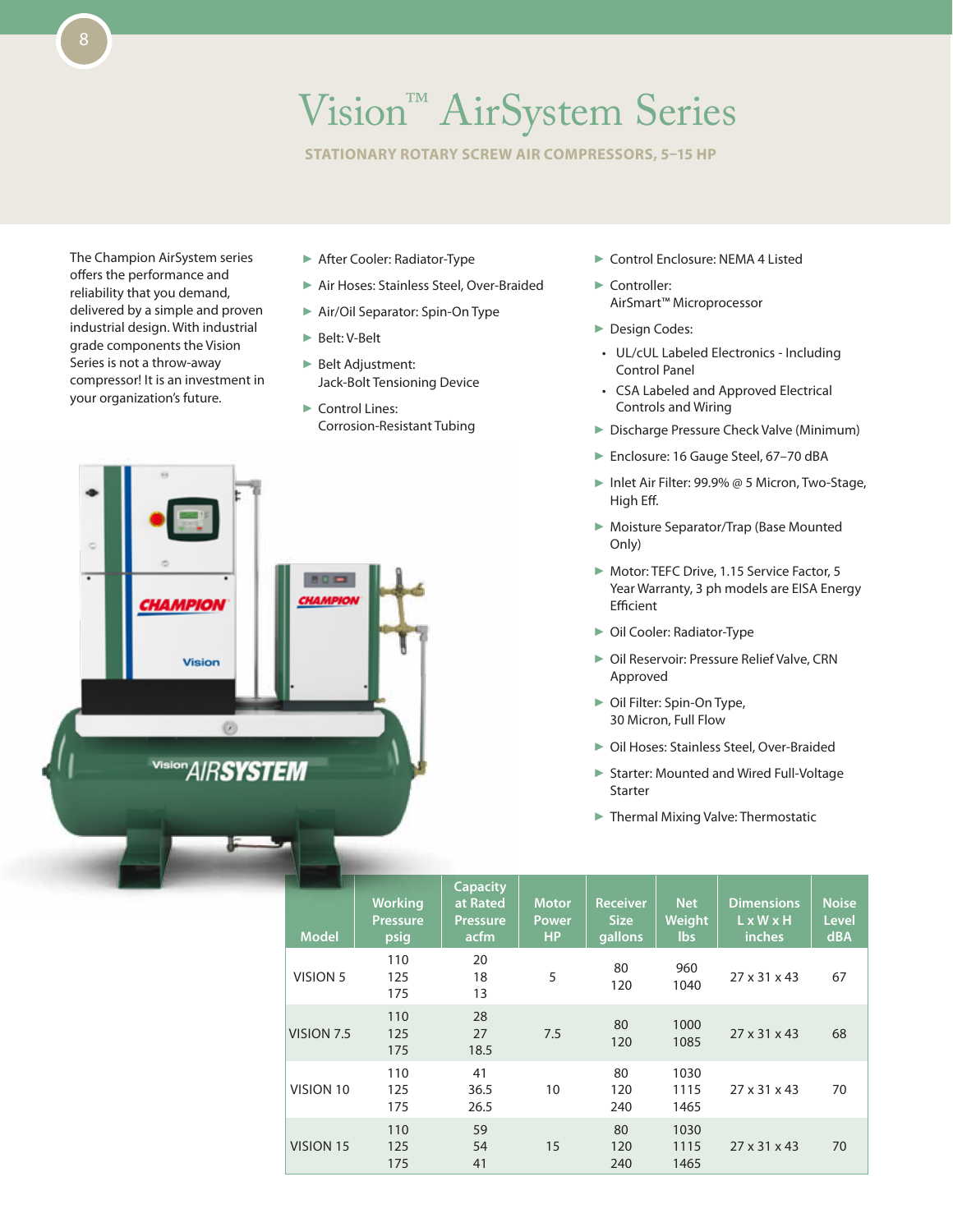## Compressed Air Dryers

**STATIONARY** 

Champion refrigerated air dryers are built with select heat exchanger arrangements to ensure you get the right combination of value and efficiency in every size. Quality components and engineering excellence meld to ensure you of a stable 38° F pressure dew point drop.

- ▶ Solid Steel Fabrication
- ► Corrosion Resistant Epoxy Powder Coat Paint
- Easy Access and Installation
- **Refrigeration Compressors**
- Stainless Steel Heat Exchangers
- ► Grade B Two Stage Cold Filtration
- ▶ Intelligence Control
- **Lifetime Warranty on Heat Exchanger**
- Easy to Service and Maintain



| <b>Model</b>     | <b>Rated Flow</b> | <b>Connections</b>  | Voltage       | <b>Net Weight</b> |
|------------------|-------------------|---------------------|---------------|-------------------|
| <b>CRN10A-1</b>  | 10                | $\frac{3}{8}$ OD    | 115/208/230/1 | 64                |
| <b>CRN15A-1</b>  | 15                | $\frac{3}{8}$ OD    | 115/208/230/1 | 69                |
| <b>CRN25A-1</b>  | 25                | $1/2$ NPT           | 115/208/230/1 | 142               |
| <b>CRN35A-1</b>  | 35                | $\frac{1}{2}$ NPT   | 115/208/230/1 | 146               |
| <b>CRN50A-1</b>  | 50                | $1/2$ NPT           | 115/208/230/1 | 152               |
| <b>CRN75A-1</b>  | 75                | 3/ <sub>4</sub> NPT | 115/208/230/1 | 209               |
| CRN100A-1        | 100               | 3/ <sub>4</sub> NPT | 115/208/230/1 | 228               |
| <b>CRN150A-1</b> | 150               | 1 NPT               | 115/208/230/1 | 244               |
| CRN150A-4        | 150               | 1 NPT               | 460/3         | 244               |
| CRN200A-3        | 200               | $1\%$ NPT           | 208/230/3     | 410               |
| CRN200A-4        | 200               | $1\frac{1}{2}$ NPT  | 460/3         | 410               |

*Additional types available*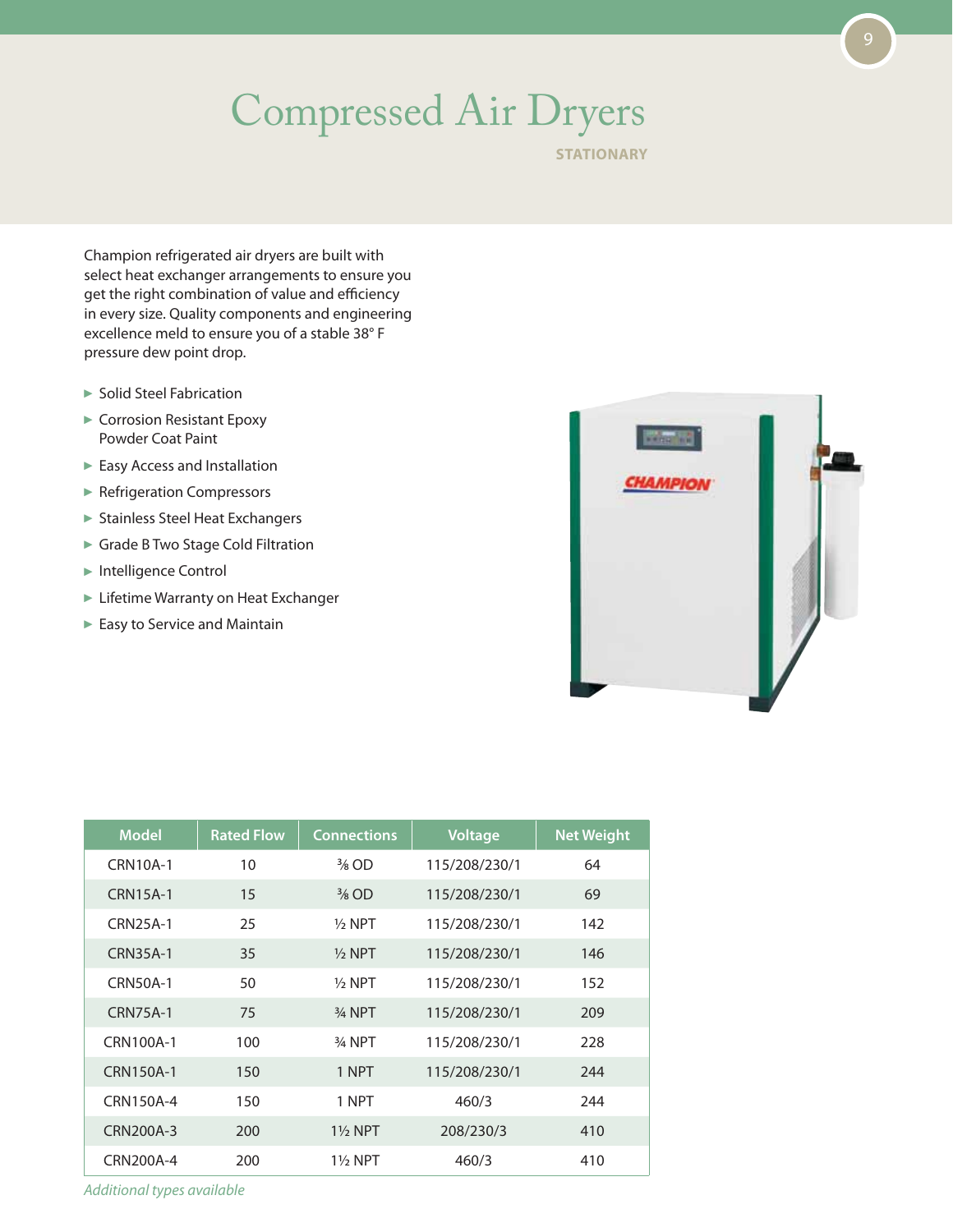#### Nitrogen Advantage

The air we breathe is 78% nitrogen, 21% oxygen and the rest is small amounts of other gases. When it comes to tires however, oxygen is not good. Nitrogen in tires, instead of "plain old air" maximizes the vehicles handling, fuel efficiency and tire life. The improved handling, fuel economy and cooler tire temperature are a result of better tire pressure retention.



#### **Benefits of Nitrogen**

*Increases Fuel Efficiency* – Correct tire pressure keeps the OEM's recommended "contact patch" to the road. This lessens the rolling resistance and maximizes fuel efficiency.

*Longer Tire Life* – When oxygen comes into contact with other materials, it causes oxidation. In addition, at high temperatures and pressures, oxygen reacts and damages inner tire liners and belt packages; nitrogen does not.

*Rim Rust is Eliminated* – Nitrogen is completely dry and produces no condensation which causes rim rust.

*Improved TPMS Performance* – If you have a new car, you will likely see a flashing light telling you that your tire pressure is low. After inflating with nitrogen, you should see a major improvement with the light reappearing.

Visit **www.getnitrogen.org** for more information about Nitrogen.



| <b>Model</b>  | <b>Compressed</b><br><b>Air Input</b> | <b>Nitrogen</b><br><b>Output</b> | N <sub>2</sub> Purity | <b>Tank Size</b><br><b>Gallons (V)</b> |
|---------------|---------------------------------------|----------------------------------|-----------------------|----------------------------------------|
| <b>NA6-3P</b> | 6.3 SCFM                              | 4 SCFM                           | 95-99.9%              | 30                                     |
| NA4-60        | 8 SCFM                                | 4 SCFM                           | 95-99.9%              | 60                                     |
| NA7-80        | 14 SCFM                               | 7 SCFM                           | 95-99.9%              | 80                                     |
| NA14-80       | 28 SCFM                               | 14 SCFM                          | 95-99.9%              | 80                                     |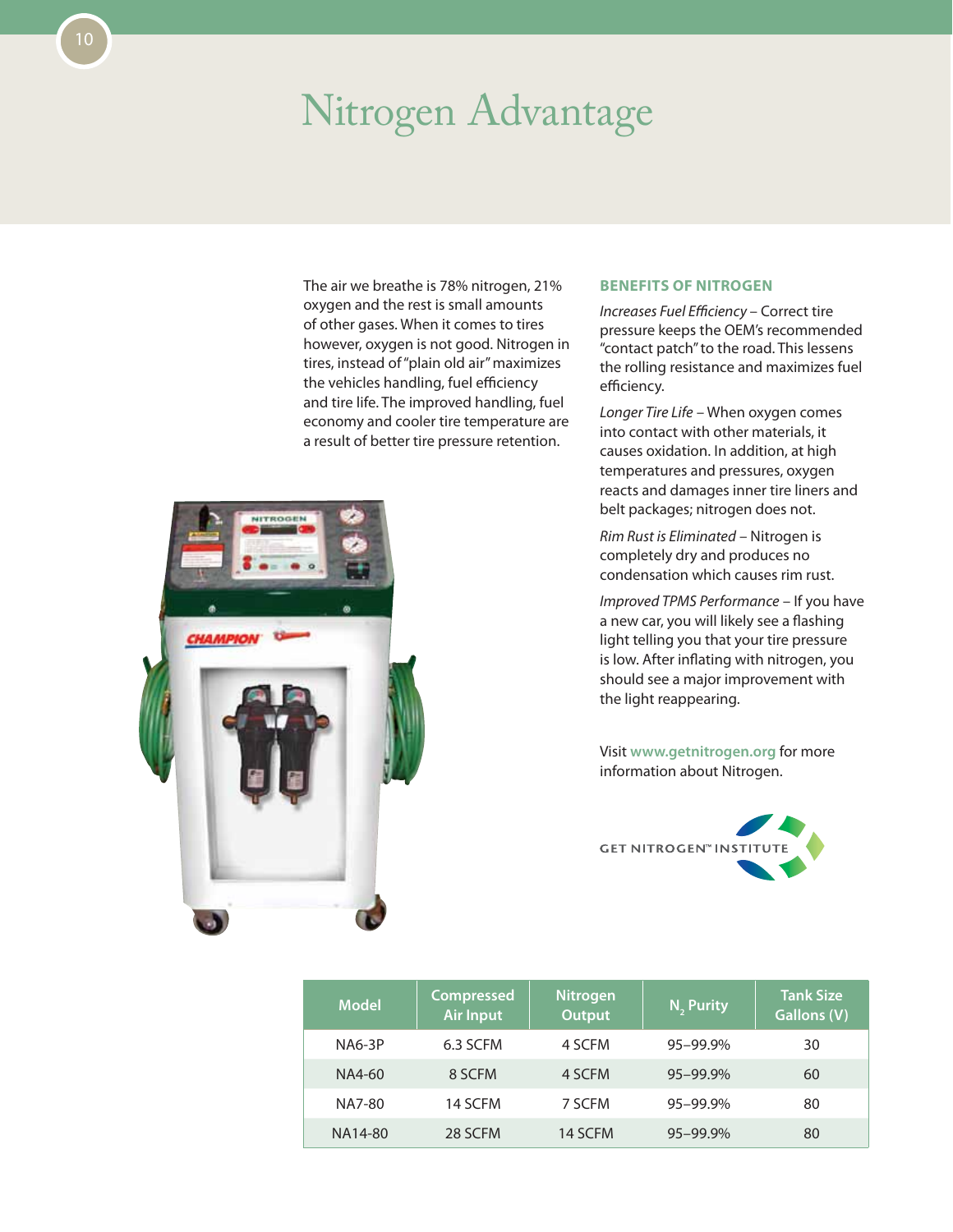#### Aftermarket/Parts



#### **Service Kits**

Service kits include enough lubricant, air filters, and oil filters (where applicable) for one complete service. Champion recommends that regular service be completed on its pumps for maximum operating efficiency.

| Part#  | <b>Description</b> |
|--------|--------------------|
| Z11886 | VP10 Pump          |
| Z11887 | VP20 Pump          |
| Z11888 | VP40 Pump          |
| Z11882 | R/RV15 Pump        |
| Z11883 | R/RV30 Pump        |
| Z11884 | R40 Pump           |
| Z11885 | R70 Pump           |
| Z11888 | PL15 Pump          |
| Z11889 | PL30 Pump          |
| Z11890 | PL40 Pump          |
| Z11891 | PL70 Pump          |

*Additional kits available*



**FRL's** *Filter/Regulator/Lubricator*

The Champion CF Series filters incorporate our deep bed 5 micron element as standard. Champion industrial duty particulate filters are designed for the removal of solid contaminants down to 5 micron and the separation of bulk liquids. The all metal body construction will give years of troublefree operation.

| Part#       | <b>Description</b>      |
|-------------|-------------------------|
| CF00-02-M00 | 1/4", 35 SCFM Max Flow  |
| CF16-02-GD0 | 1/4", 63 SCFM Max Flow  |
| CF16-03-G00 | 3/8", 74 SCFM Max Flow  |
| CF16-04-G00 | 1/2", 80 SCFM Max Flow  |
| CF25-04-G00 | 1/2", 150 SCFM Max Flow |
| CF30-06-G00 | 3/4", 323 SCFM Max Flow |
| CF30-08-G00 | 1", 316 SCFM Max Flow   |

*Additional types available*